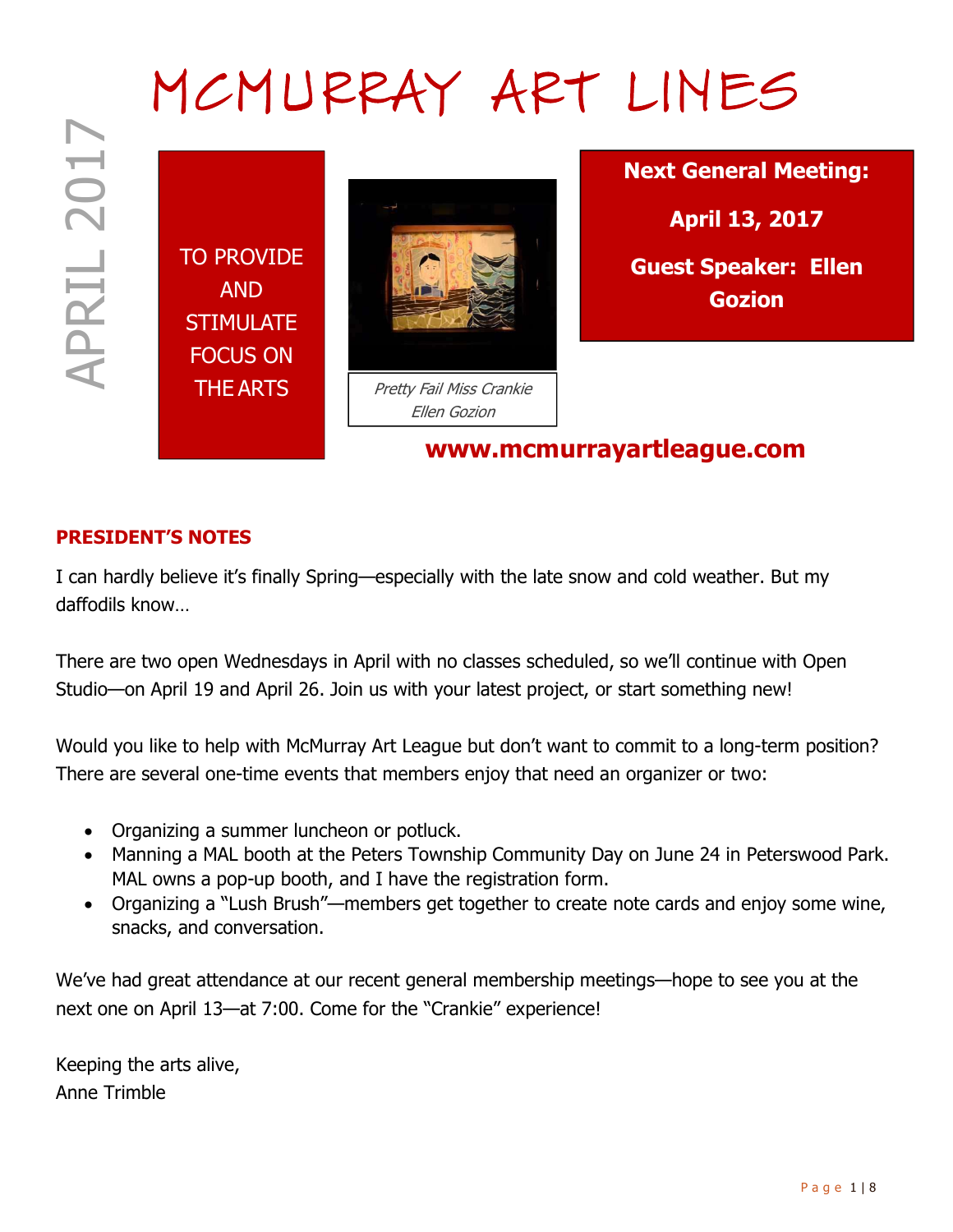#### APRIL SPEAKER

Our April speaker is more than a speaker. She is Ellen Gozion. Ms. Gozion will be presenting a somewhat theatrical feature known as "CRANKIES". She will be accompanied by several other presenters.

Crankies are an extremely entertaining event that combines a moving art rendition along with narrative, music and song, all of which have been created by a group for the sole purpose of providing an extremely clever form of entertainment.

Crankies, blend art and performance that is absolutely captivating and truly unusual.

Mr. Fred Kunz's impression of this form of entertainment is that it is a mixture of West Virginia mountain folk music, creative art and story-telling all designed to reach any and all audiences.

If you have not seen this done before, you will be captivated by the uniqueness and originality of the event.

If you have seen this before, you will simply be entertained.

It will be our pleasure to greet Ms. Ellen Gozion and "CRANKIES".

### FROM OUR CLASS COORDINATOR

Important Reminder: Registration for classes can be done on-line or by contacting our Class Registrar, Jean Kunz via e-mail at classregistrar@mcmurrayartleague.com or by phone at 412-831- 9992. Early registration is encouraged.

Suggestions for classes and questions regarding class content may be directed to Class Coordinator, Fred Kunz by phone 412-831-9992 (home) or 412-337-3366 (cell) if you have any questions, or via email at classcoordinator@mcmurrayartleague.com.

| <b>DATE</b>              | <b>INSTRUCTOR</b> | <b>MEDIUM/DESCRIPTION</b>                                                                             | <b>TIME</b>    | <b>MEMBERS</b><br><b>RATE</b> | <b>NON-MEMBER</b><br><b>RATE</b> |  |  |
|--------------------------|-------------------|-------------------------------------------------------------------------------------------------------|----------------|-------------------------------|----------------------------------|--|--|
|                          |                   |                                                                                                       |                |                               |                                  |  |  |
| 2017                     |                   |                                                                                                       |                |                               |                                  |  |  |
| Apr. 5, 12               | Barry Jeter       | Watercolor (see MAL<br>website for outline and<br>supply list)                                        | $10:00 - 4:00$ | \$40/day                      | \$45/day                         |  |  |
| May 3, 10,<br>17, 24, 31 | Sue Levy          | Beginner-Intermediate<br>Watercolor (see MAL<br>website for artist info,<br>outline, and supply list) | $10:00 - 2:00$ | \$25/day                      | \$30/day                         |  |  |

### UPCOMING CLASSES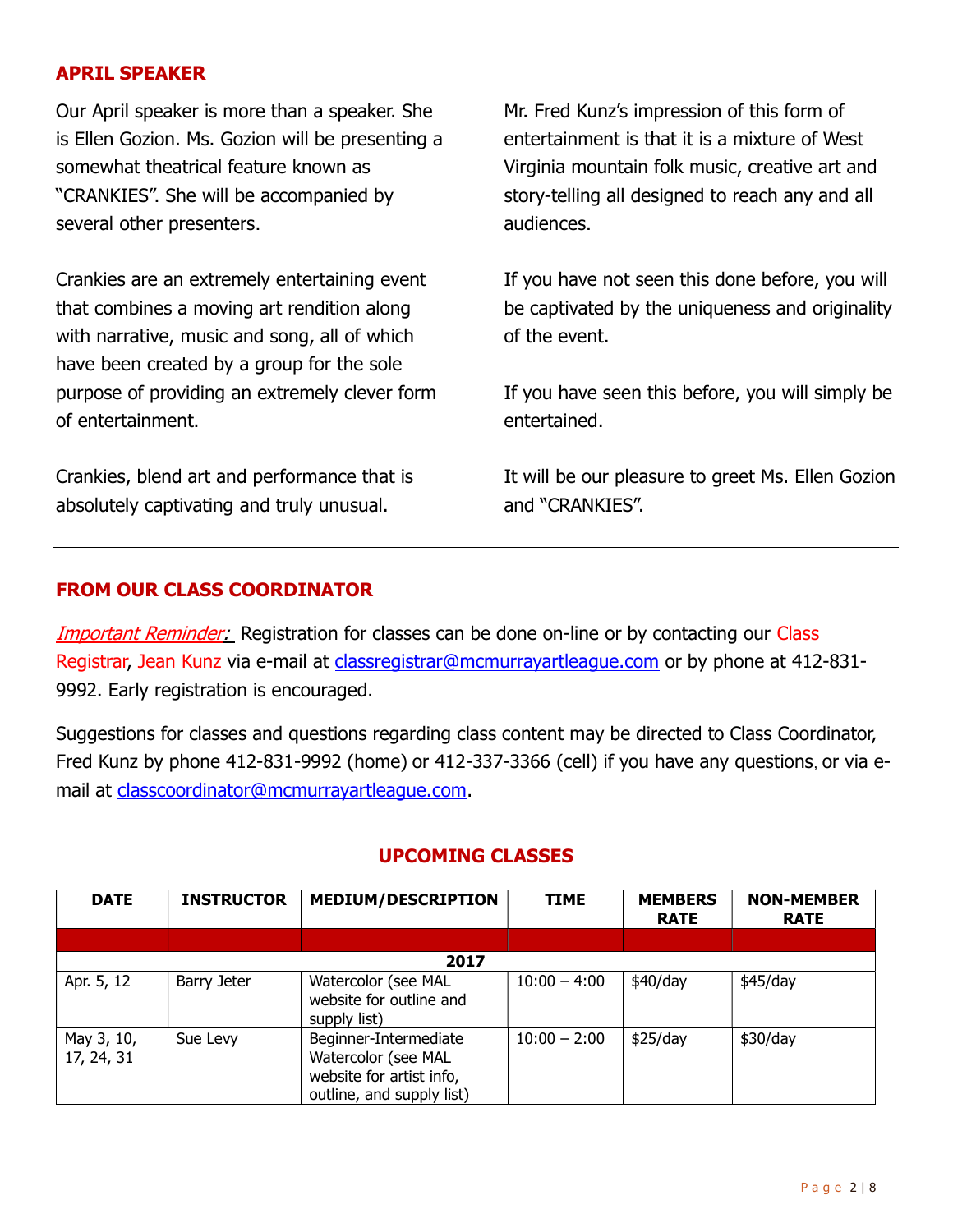#### CONFIRMED DATES AND SPEAKERS:

| <b>Board Meetings -</b><br><b>Mondays</b> | <b>General Meetings -</b><br><b>Thursdays</b> | <b>Speakers</b>         |
|-------------------------------------------|-----------------------------------------------|-------------------------|
| April 24, 2017 - 2:00 PM                  | April 13 - 7:00 PM                            | Ellen Gozion - Crankies |

## RECENT CAFÉ

On March 15, sixteen people attended a CAFÉ (Creative Arts For Everyone) at the studio led by Michalina Pendzich and Jan Pini. Jan brought some wonderful textured papers, which we painted with watercolor, tore into pieces, then created a collage on illustration board or heavy watercolor paper. It was so

much fun! The texture of the papers really added life to our pieces, and I was amazed how attending artists used them to create wonderful landscapes and still-lifes. Michalina will be organizing a studio show to exhibit what we created. Thanks, Jan and Michalina!

#### SHADES OF GREEN RECEPTION

Our Thematic Studio Shows continue in 2017.

On March 24th from 6-8 pm Jeannie Polizanno and Darla O'Korn Tsupros received over 20 people to enjoy the change on our studio walls.

The theme is "Shades of Green" and it runs through June.

Each artist submitted up to 3 pieces or less of work that expressed the show's theme in some manner. Original art, as well as class work,

prints and work previously exhibited in MAL shows is accepted for display.

Light refreshments were served, the weather was great and the door was open. We had people mingling inside and outside.

A watercolor by Darla O'Korn Tsupros titled "Summer Bouquet" was purchased off the wall by one of her guests.

It was a great night!

Hope to see you and your work at the next Exhibit in June.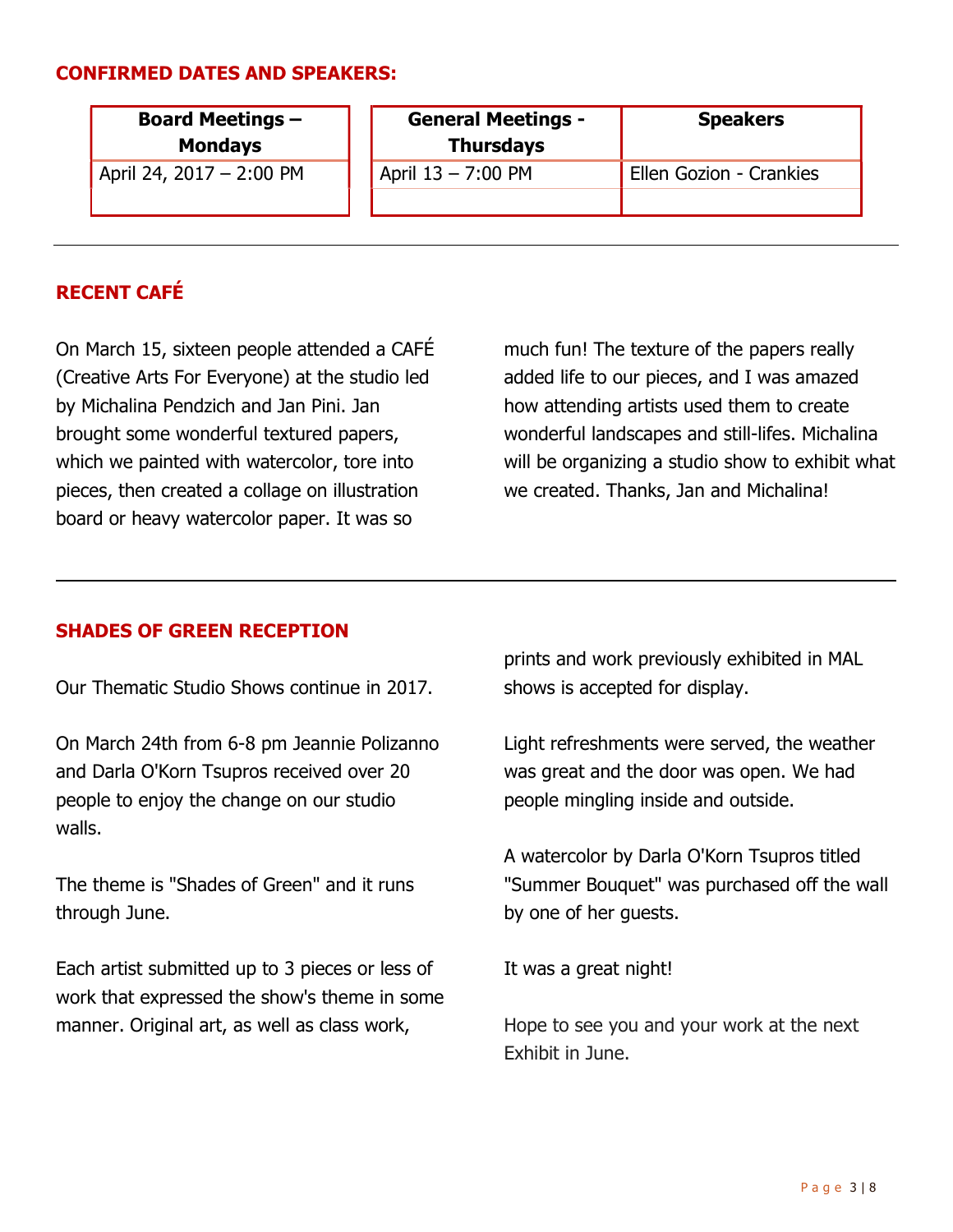#### SPRING SHOW

The Annual Juried Spring Show will be held at the Peter's Township Library, May, 5-15, 2017.

Important dates/times are as follows:

| <b>Important dates</b>                                    |                               |  |  |  |
|-----------------------------------------------------------|-------------------------------|--|--|--|
| Registration online or postmark: Saturday, April 15       |                               |  |  |  |
| Screening drop-off (MAL studio) Saturday, April 22, 10-12 |                               |  |  |  |
| Screening pick-up (MAL studio)                            | Saturday, April 22, 3-5<br>рm |  |  |  |
| Screen setup help only (Library): Thursday, May 4, 3-5 pm |                               |  |  |  |
| Drop off work (Library):                                  | Thursday, May 4, 5-7 pm       |  |  |  |
| Reception (at the library):                               | Sunday, May 7, 2-4 pm         |  |  |  |
| People's Choice Voting Cut-off:                           | Thursday, May 11, 8 pm        |  |  |  |
| Show Take-Down:                                           | Monday, May 15, 4-7 pm        |  |  |  |

Those participating in the show will be required to sit during show hours at the library. Sitting hours will end no later than 9 PM and earlier on Friday/Saturday/Sunday.

All details about the show will be published soon. Co-Chair contacts for the Spring Show are:

- Linda Van Newkirk: 412-400-7116
- Carmen DiGiacomo: 412-563-1859

#### PETERS LIBRARY EXHIBIT NEWS

The current McMurray Art League/Peters Township Library Show's theme is "Bright Beginnings."



A painting by Joanne Cox titled "Daydreams" was part of the exhibit until it was sold to art patron Louise Carmichael.

It is believed that the Spring show at the library will impact the dates for the next library show, but right now, there is no way to tell exactly how that might play out.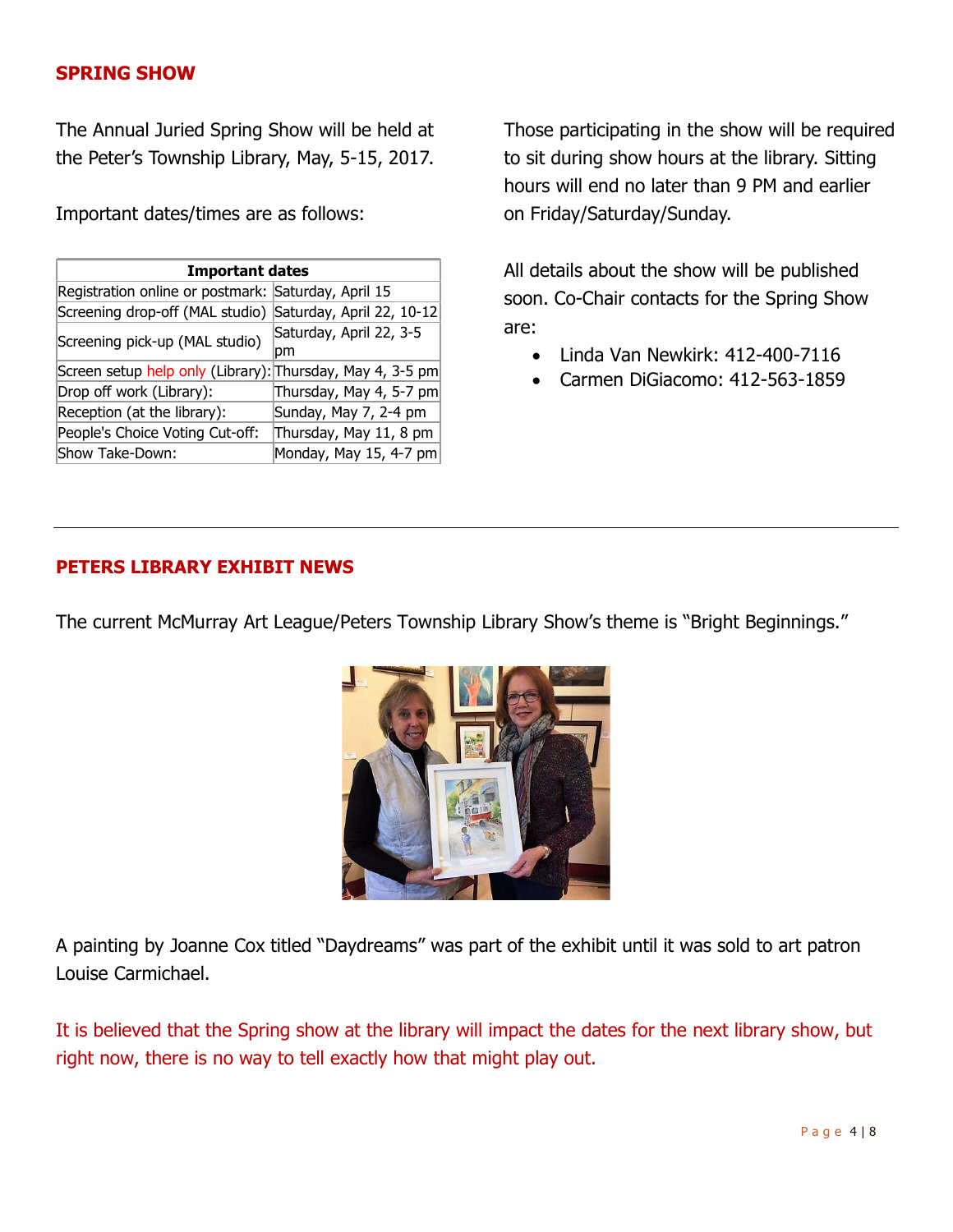## NEWS FROM OTHER LEAGUES

### PITTSBURGH PASTEL ARTISTS LEAGUE

The group is having a juried show at the Artsmith Gallery on Banksville Road in Mt. Lebanon next to Atria's.

The reception will be on Palm Sunday, April 9, 2017 from 2:00 – 4:00 pm. Catered refreshments will be served.

SCHEDULE OF GALLERY TALKS AND DEMOS DURING PPAL "PURE PIGMENT" EXHIBIT April 9 – May 20, 2017

- History of Pastel Fran Marze, A Docent at Carnegie Museum of Art, April 20, 1:00 – 2:30 pm
- PanPastels A New & Convenient Pastel Medium – Diane Murray, local artist, April 22,  $1:00 - 2:30$  pm
- What Not to Bring A Simple Approach To Plein Air Painting – Diane Grguras, Local Plein Air Painter, May 6, 1:00 – 3:00 pm
- Portrait Demonstration From a Live Model Christine Swann, Nationally Known Portrait Artist, May 7, 2:00 – 3:30 pm
- An Evening With Pittsburgh Artist, Linda Barnicott – Pittsburgh Cityscape Artist, May 11,  $6:30 - 8:00$  pm

#### PITTSBURGH WATERCOLOR SOCIETY

"Waterworks", an exhibit by PWS members will open on April 1, 2017 with a reception from 5:00 – 7:00 pm at the Spinning Plate Gallery, 5821 Baum Blvd., Pittsburgh, PA 15206.

Exhibit runs through April 23. At that time, there will be a talk by the juror at 1:00 pm and then takedown.

McMurray members who are members of PWS and will be exhibiting are Leslie Baldwin, Jan Pini, Darla Duffy, Fran Marze, and Michaelina Pendzich.

## PHOTOGRAPHIC SECTION ACADEMY OF SCIENCE AND ART OF PITTSBURGH

Meetings are held on the second, third and fourth Tuesday of every month from September to May at 7:30 pm at the Mt. Lebanon Recreation Center.

Guests are welcome anytime to see what this group is about.

#### PITTSBURGH SOCIETY OF ARTISTS

PSA will have a meeting on Sunday April 23 from 1:00 – 3:00 pm at the Pittsburgh Center for the Arts.

Guest speaker will be Brett Yasko who will present a selection of work as well as talk regarding an exhibit about a single person, John Riegert. Brett asked 252 Pittsburgh artists to create a portrait of John Reigert who is a native of Pittsburgh.

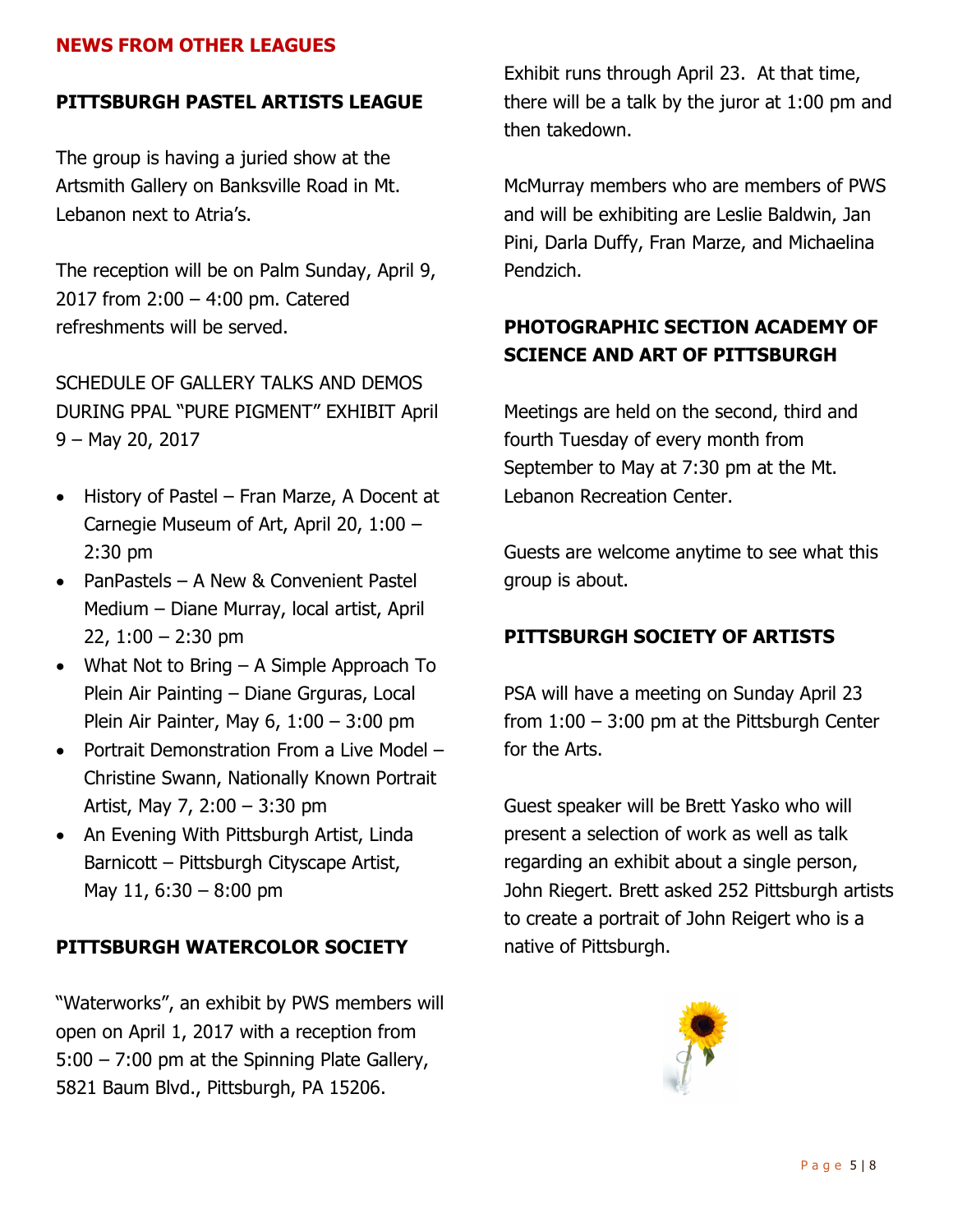## BETHEL PARK ART LEAGUE

The league has an ongoing gallery wall at the community center.

Photographer Jim McNutt is the speaker for Thursday, April 6 at 12:30 pm.

Jim McNutt is a photojournalist who had been with the Observer Publishing Company for 46 continuous years. He retired in 2016.

During those years, he also worked as an adjunct professor teaching photography at Washington and Jefferson College for 26 years.

His specialty is capturing images of people and events in Washington and Greene counties.

Jim has won numerous awards for his work including the Pennsylvania Associated Press, Keystone Press and Three Rivers Juror's awards. Jim published a book of his first 20 years of work, "Shifting Images", followed by a yearlong grant awarded project, "A Fitting Time for Women."

Mr. McNutt has participated in many photography exhibits over the years. He is one of the founders of the Western Pennsylvania Lenshooters Camera Club in Peters Township, and he currently teaches photography through the Peters Twp. Public Library.

The meeting is at the Bethel Park Community Center at 5151 Park Avenue, Bethel Park, PA.

This will be the last meeting for the fiscal year. The new year begins the first Thursday in September. BPAL now only meets six times a year.

The league has an ongoing gallery wall at the Bethel Park Community Center.

### 2017/2018 NOMINATIONS

Nominations Committee: Leslie Baldwin and Sue Levy

## MAL needs your help in the following areas for 2017-2018!

- NEWSLETTER Chair: Our outgoing chair, Mary Dunn, has very kindly provided her Microsoft Word template used for our MAL newsletter. This template will be of enormous help to the new chairperson.
- **HOSPITALITY CO-Chair with Nancy** Hokaj. Hospitality is now a co-chaired position, making duties and obtaining assistance from other members easier for both chairs.
- **Co-Vice President with Carmen** DiGiacomo
- Co-President with Anne Trimble

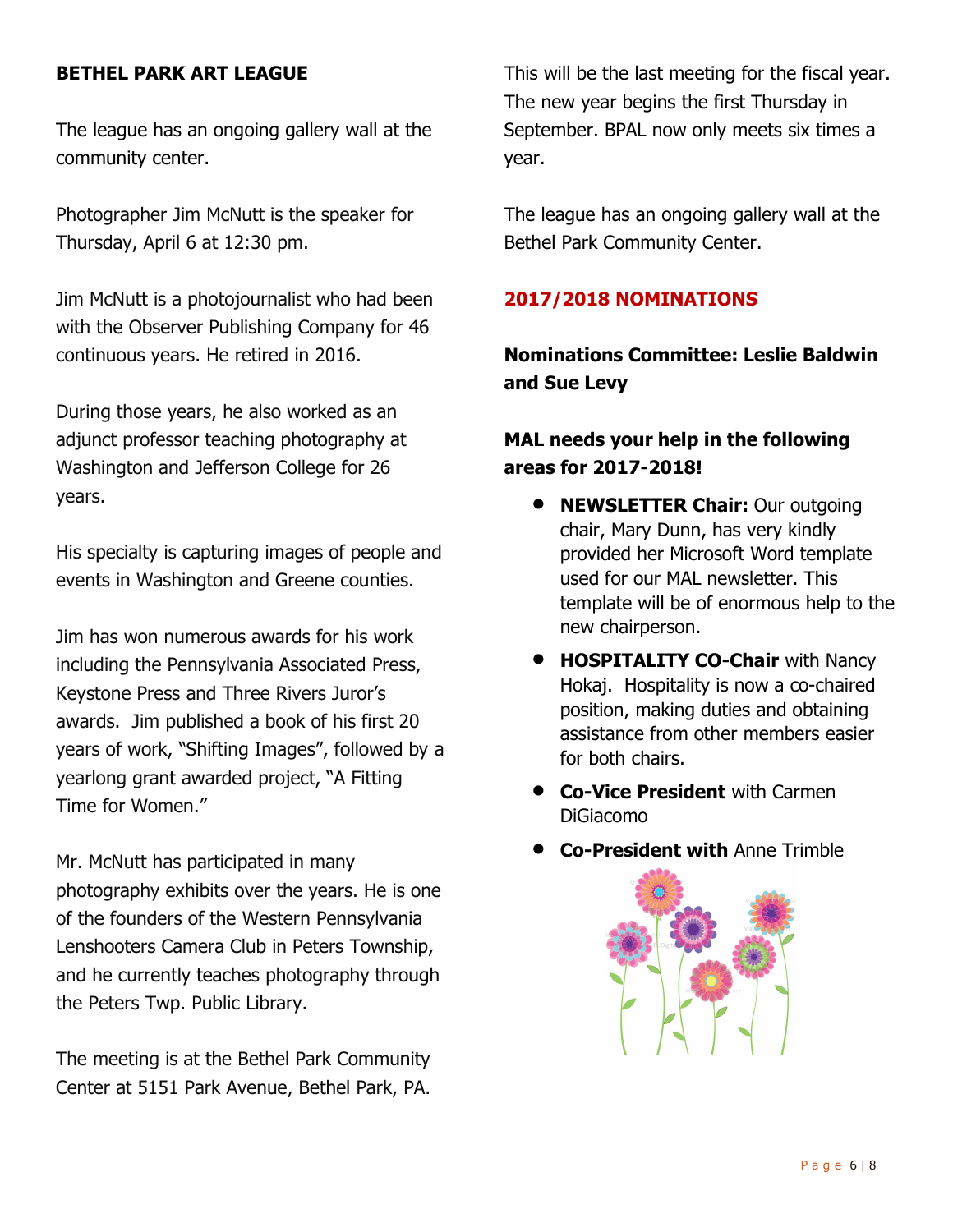## MAL TRIPPERS TO LITTLE LAKE THEATER

Interested in a night out? Here is something MAL members might want to do as a group to Little Lake Theater.

## The Philadelphia Story

When: June 1, 2017 Time: 8:00 pm Tickets: \$19.75

If you would like to see the play, call Little Lake Theater Box Office (724 745 6300), and ask for Susan. When contacting Susan, request to be with Darla R. Duffy and the McMurray Art League.

You will pick up your tickets the night of the performance.

Additionally, you may bring a guest if you wish and may have a preference to sit with or without the group. Tell Susan your preference. They have a nice snack menu for intermission under \$10. They serve wine, and coffee or tea.

\* Please notify Darla that you have ordered a ticket for The Philadelphia Story. She would like to account for those attending.

## RESTROOM ART HANGING

Lottery Winner for the unframed art for MALs restroom was Paul Rebholz. His new piece is now hanging there.

If anyone would like to enter this small piece exhibit, there is space to have three small paintings, 8 by 10, hang in the restroom.

If interested, please call or email Darla Duffy at:

- 412 860 5772
- darla.duffy@verizon.net



## MAL SCHOLARSHIP

The McMurray Art League Senior Scholarship is awarded each year to a graduating high school senior.

Students who will attend college (or art school) to continue their education in the art field, and either attend Peters Township High School or have an immediate family member of the art league, can apply. The application can be found on our website.

\*Due to a change in judging date from that listed on the application, students interested in the scholarship, or those who have questions should contact Carol Aurin at 724-348-4714 to get more information.